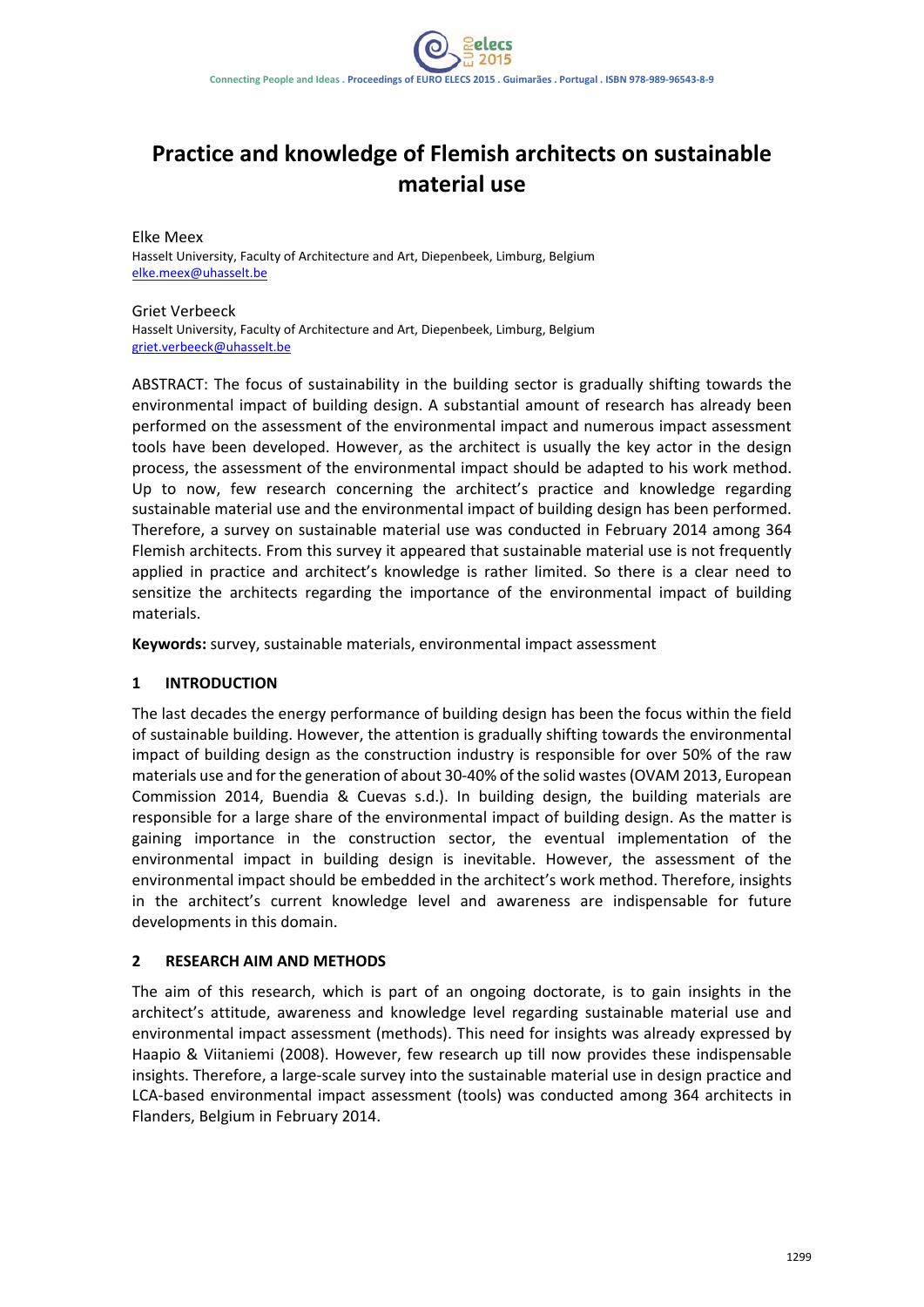Prior to conducting the survey, a literature review into existing survey material regarding sus‐ tainability in the construction sector, and more specifically environmental impact in building de‐ sign, was performed. As none of the existing surveys fit the scope of this research, a new selfadministered survey was drafted. However, some questions are (partially) based on Arup & World Business Council for Sustainable Development (2012), Klingele et al. (2007), Tritthart et al. (2010) and Weytjens (2013).

The survey was structured in five parts, being general background knowledge of the architects questioned, sustainability in building design, material choice in building design, life cycle assessment in building design and tool development. It was conducted during four information ses‐ sions on new legislation for sustainable energy, more specifically on how to implement the obligation to integrate renewable energy in building design, organized by the Flemish Architects Organization (nav).

The survey was originally developed to gather a handwritten response. However, an online iden‐ tical version was also provided from the second session on, as numerous participants asked for it.

The data‐analysis is performed in Microsoft Excel and SPSS Statistics 22.

### **3 RESULTS**

### **3.1 Representativeness of the sample**

At the end of the information sessions, 354 surveys were returned. The almost completely empty ones (8) and the copies filled in by non-architects (4) were omitted, leaving a response of 342 surveys. In an attempt to extend the sample, five bachelor students in architecture were assigned to collect additional surveys. This took place in the context of an assignment for a bachelor course on research methodologies. This way, an additional 25 surveys were collected (13 handwritten and 9 online), 22 of them were usable in the context of the further research, 2 were left out due to non-reliability and 1 was left out because the person questioned was no architect.

So, in total 732 surveys were distributed and 364 usable surveys were collected, which corre‐ sponds to a response rate of about 50%. The sample size covers approx. 5% of the total population of Flemish architects, being 7714 according to the Flemish Council of Architects. Both the age (Table 1) and gender (Table 2) distribution of the sample resemble the population distribution according to the data of the Flemish Council of Architects (Orde Van Architecten ‐ Vlaamse Raad 2014).

| Table 1. Age distribution of the sample and the total population. |        |                  |
|-------------------------------------------------------------------|--------|------------------|
|                                                                   | Sample | Total population |
|                                                                   | %      | %                |
| $20 - 29$                                                         | 26     | 22               |
| $30 - 39$                                                         | 29     | 29               |
| 40-49                                                             | 17     | 20               |
| 50-59                                                             | 21     | 19               |
| 60-69                                                             |        | 8                |
| 70-79                                                             |        | 1                |
| 80-89                                                             |        | 0                |

Table 2. Gender distribution of the sample and the total population.

|        | Sample<br>% | Total population<br>% |
|--------|-------------|-----------------------|
|        |             |                       |
| Male   | 64          | 68                    |
| Female | 36          | 32                    |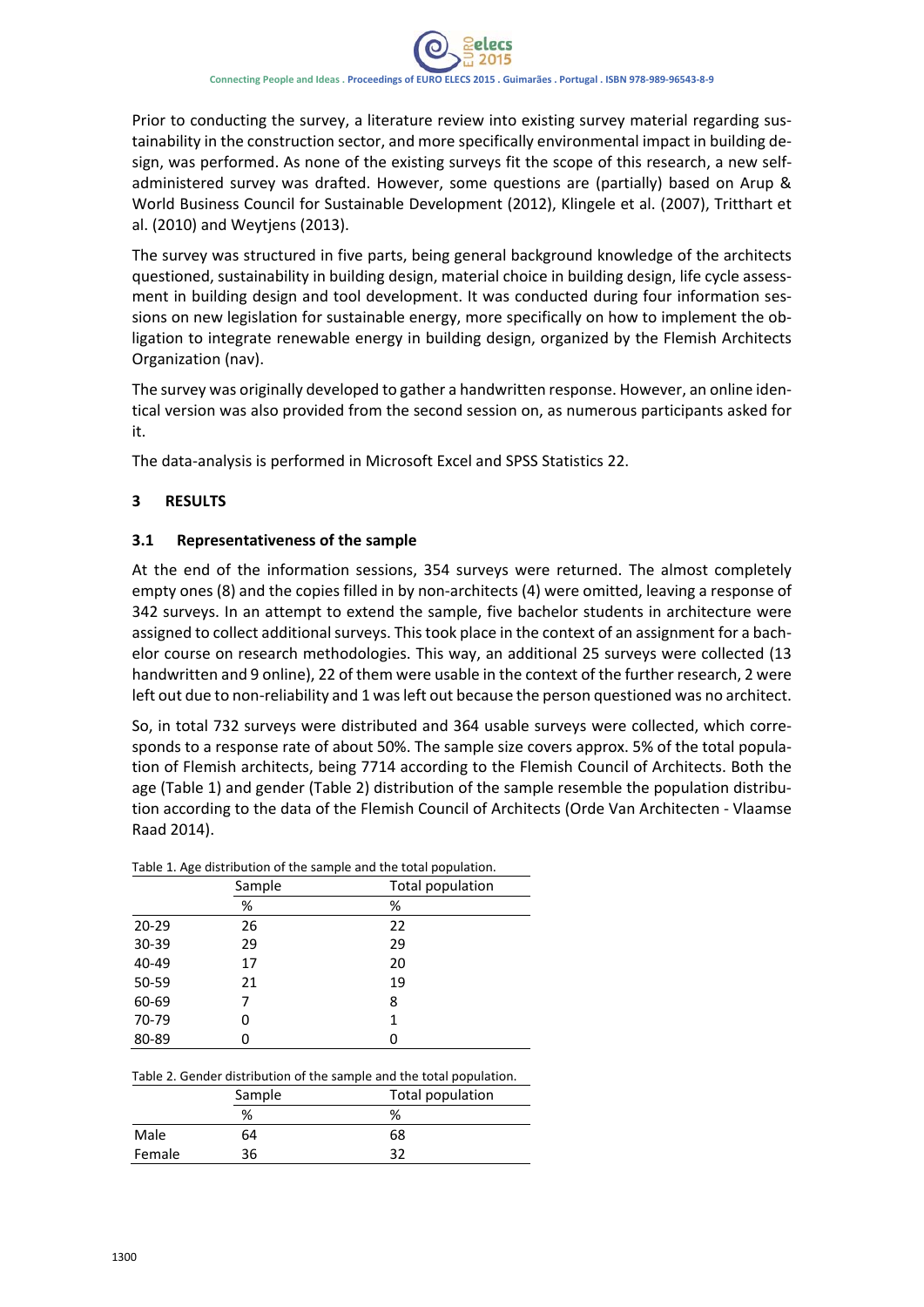Connecting People and Ideas . Proceedings of EURO ELECS 2015 . Guimarães . Portugal . ISBN 978-989-96543-8-9

### **3.2 Sustainability in building design**

First, architects were asked about their general concern with sustainability in building design. As Figure 1 shows, about 67% of the architects questioned indicated to be concerned with sustainability in their architectural design practice, whereas 30% claimed not to be concerned with sustainability and 3% could not decide between yes and no and chose to answer with both options, which was converted to the "sometimes" option. However, the term "sustainability" was in this question not further specified, so the interpretation was left to the architect's opinion.



Figure 1. The percentage of participants concerned (or not) with sustainability in their design practice

By analyzing these data, it appears that two third of the architects consider themselves concerned with the level of sustainability of the buildings. To further investigate to what extent they are concerned with sustainability, a list of options was presented and architects could select all options that were applicable to their situation (Fig. 2). Most architects claim to be actively occupied with it. The second most common answer is that they do it on clients demand, which means that apparently a number of clients are asking for this kind of service. This tendency was also found in the article "The growing willingness in Europe to invest in sustainable materials" (Ruseva 2011) for some neighboring countries. In third position is the fact that they discuss it within the architectural office. The "others" option consists mainly of sustainable concepts, attending courses and information sessions, consider sustainable materials, pay attention to the choice of insulation material, … .



**To what extent are you concerned with sustainability in architectural design practice?**

Figure 2. Indication to what extent the architects are concerned with sustainability in design practice

The architects who claimed not to be concerned with sustainability in design practice were asked to specify why not. They were allowed to select more than one reason. The results of this subquestion are shown in Figure 3.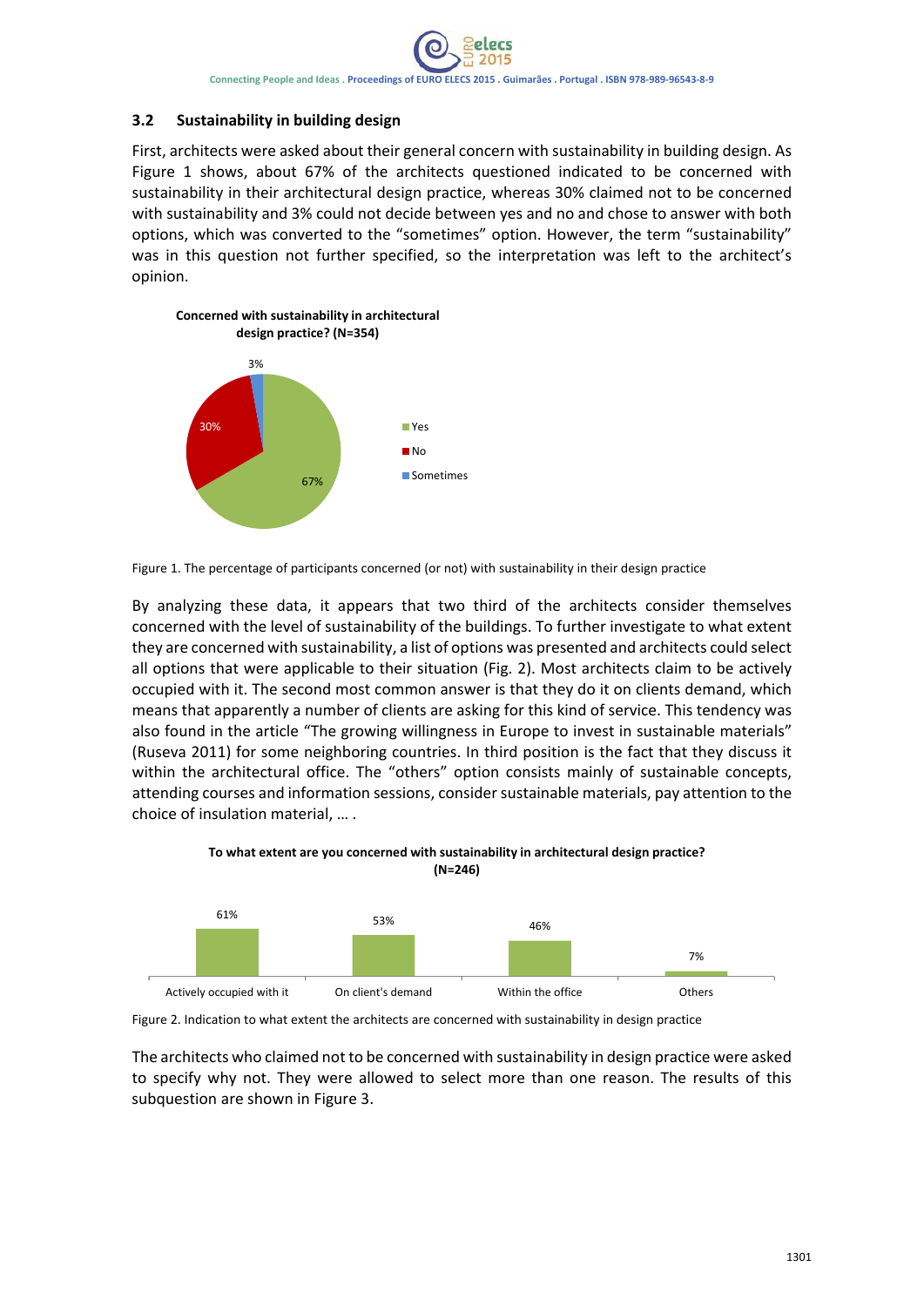# Connecting People and Ideas . Proceedings of EURO ELECS 2015 . Guimarães . Portugal . ISBN 978-989-96543-8-9

**If you are not concerned with sustainability in architectural design practice, why not?**



Figure 3. Indication why the architects are not concerned with sustainability in design practice

Main reasons for architects not to be concerned with sustainability in their design projects are the fact that they do not have the time (45%) or the right knowledge on the matter (43%). Next reason, being the "others" option (25%), mainly relates to the fact that there is no interest or demand coming from the client regarding the matter and the fact that the client's budget is often insufficient. Next in line is the option "does not fit the work package of the architect" (20%). The option "not interested" was only selected by a limited number of architects (5%), meaning that most architects themselves appear to be interested in the matter of sustainability. The suggestions under the "other" option do indicate that there is still room for improvement on the work load that comes with it (which relates to the time aspect). Also architects should be better informed on sustainability, as they indicate their knowledge on the matter is insufficient. An important conclusion is that clients should be made aware of the importance of sustainable building for future generations, as they are in control of the budget of the building project and decisions often relay on the accompanying cost. Furthermore, they can be the driving force for architects to pay attention to this aspect (Fig. 2).

In the next question, architects were asked how they stay informed on sustainable developments (Figure 4). A distinction is made between the architects who indicated to be concerned with sustainability, those who indicated not to be concerned with it and those who selected both options (converted into "sometimes"). Most Flemish architects (approx. 90%) try to stay informed on sustainable developments by means of practical sessions such as courses, education, …. About 68% of the Flemish architects (mostly those concerned with sustainability) stay informed by reading books, journals, …. Only 6% of the architects (mostly architects concerned with sustainability) try to stay informed in other ways such as discussions with the EPB reporter and technical engineer, the internet, …. About 4% of the Flemish architects (mostly architects who are not concerned with sustainability) are not specifically concerned with staying informed on sustainable developments. This shows again that most architects are interested in the matter regarding sustainability, as most of them try to stay informed on sustainable developments.



Figure 4. Relation between the question "concerned with sustainability" and "How do you stay informed on sustainable developments?" ■ Concerned with sustainability? No ■ Concerned with sustainability? Yes ■ Concerned with sustainability? Sometimes

In the next question, some additional insights in the architects interpretation of the term "sustainability" are gained, by asking participants to mark the sustainability aspects they consider in their architectural design practice. The results are shown in Figure 5.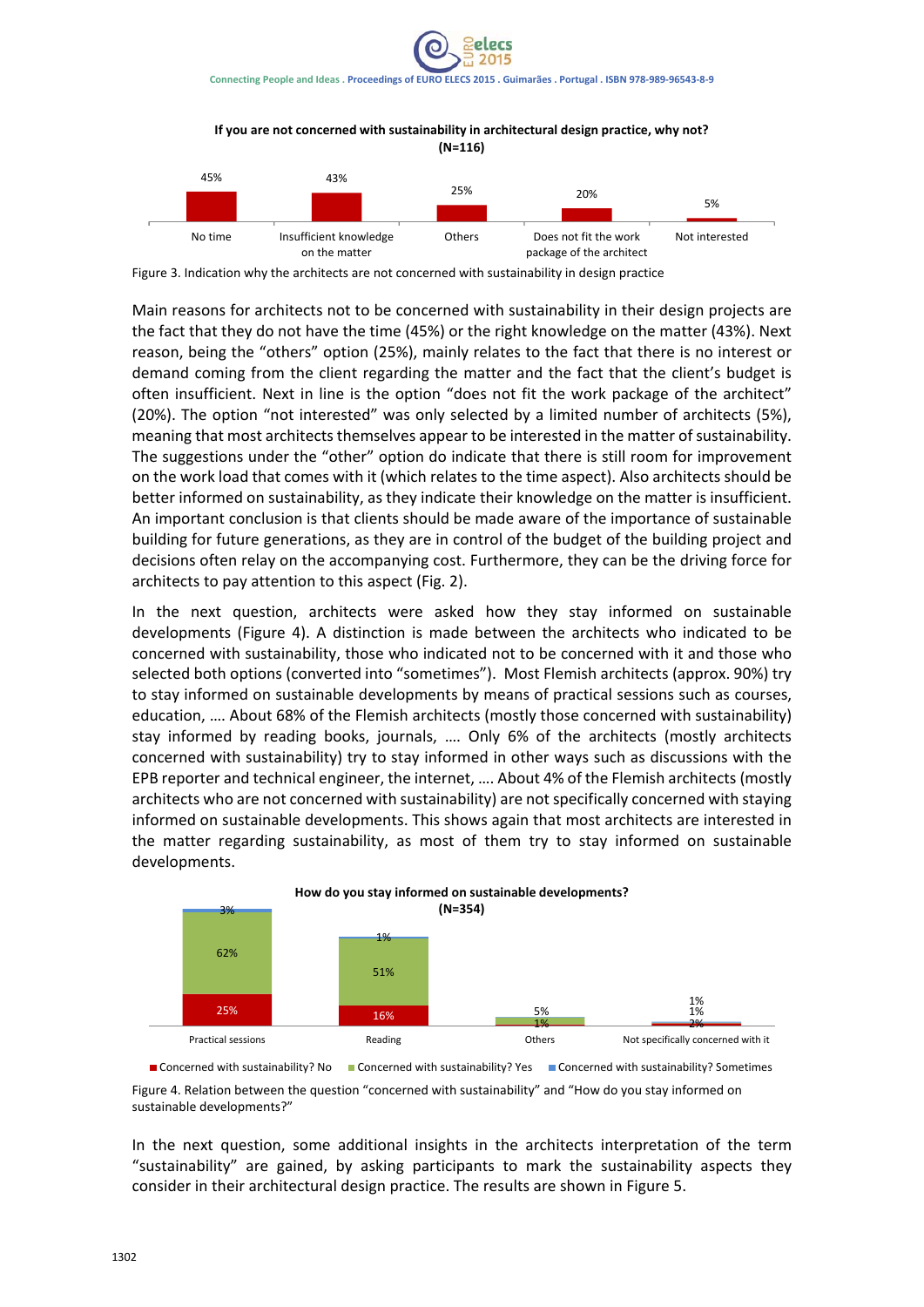elecs 2015 Connecting People and Ideas . Proceedings of EURO ELECS 2015 . Guimarães . Portugal . ISBN 978-989-96543-8-9



**Which sustainability aspects do you consider in architectural design practice? (N=354)**

■ Concerned with sustainability? No ■ Concerned with sustainability? Yes ■ Concerned with sustainability? Sometimes

Figure 5. Relation between the question "concerned with sustainability" and "which sustainability aspects do you concern in your architectural design practice?"

As can be derived from this figure, the first two options are considered by the major part of the architects questioned, both by those who are and those who are not concerned with sustainability in their architectural design practice. Therefore, these two aspects show no significant link between their "concern with sustainability" and the "sustainable aspects considered". For the remaining aspects, there appears to be a significant link between both questions: from the participants who indicated to be concerned with sustainability, the majority selected a number of these sustainability aspects, whereas the share of people who indicated not to be concerned with sustainability in their architectural design practice did not select these answers as often (less than half of them). The architects who are sometimes concerned with sustainability all selected the "sufficient insulation" option, for the other options their share differs. If we look at the participants who suggested other aspects, it stands out that all of them are participants who indicated to be concerned with sustainability, whereas the participants who marked the option "not specifically concerned with it" are all participants who are also not concerned with sustainability in their architectural design practice.

If we look at the deeper meaning of these aspects, it appears that most sustainable aspects which are considered relate to the energy performance of the building design (such as insulation, site‐specific aspects, compactness, …). The material choice is considered by 56% of these participants and is on the fourth place in the list. As the focus of the survey was on the environmental impact of building design and as a high proportion of this impact comes from the building materials used, the architect's awareness and knowledge level regarding the importance of these aspects is discussed in the following paragraphs.

### **3.3 Sustainability of material choices in building design**

First of all, the basis for material choice in building design is investigated. The participants were asked to select all relevant options which they use as a basis for decision making regarding the building materials used in building design. The results are shown in Figure 6.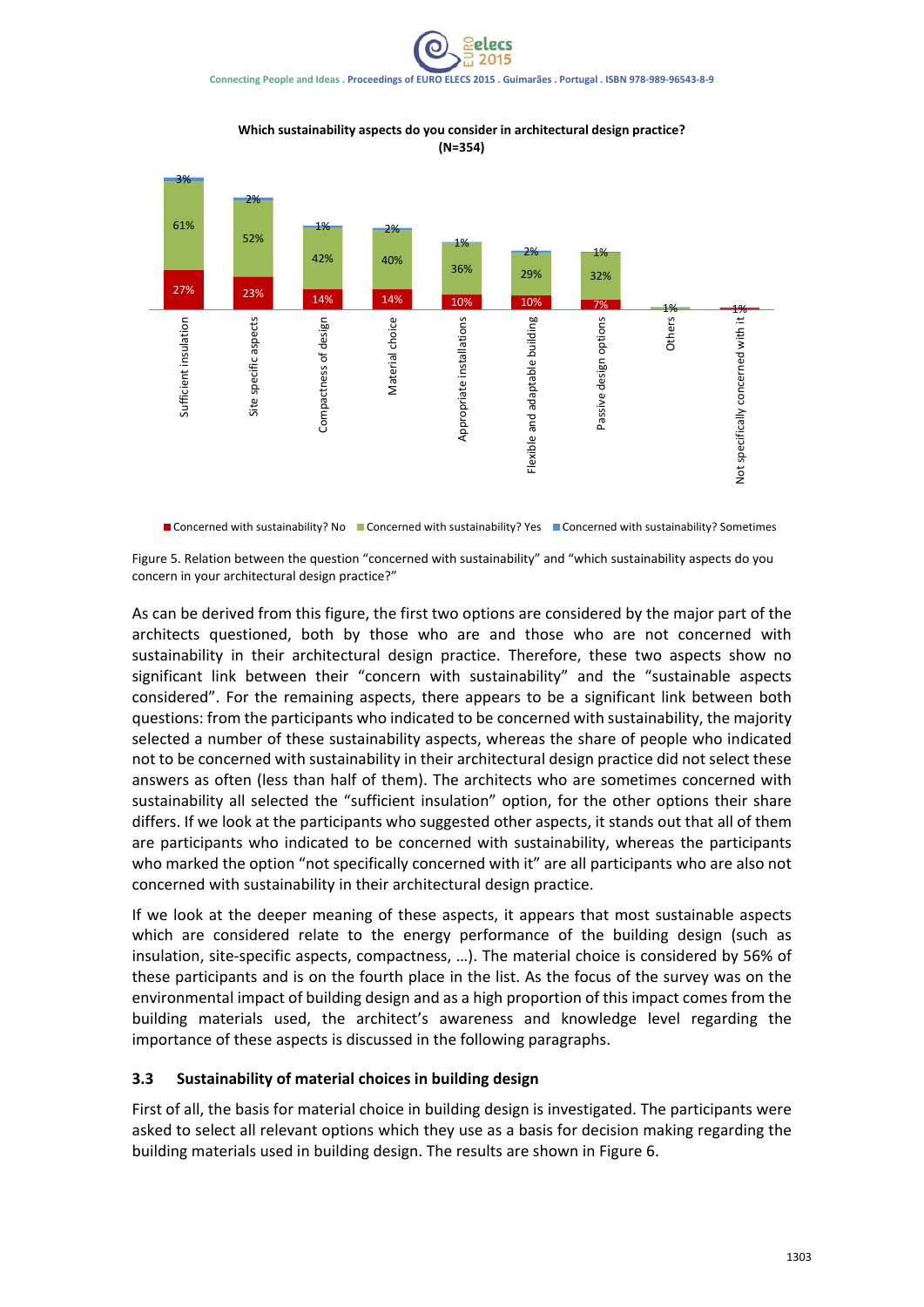### elecs Connecting People and Ideas . Proceedings of EURO ELECS 2015 . Guimarães . Portugal . ISBN 978-989-96543-8-9



**On what basis are decisions concerning material choice usually made? (N=355)**

Figure 6. Basis for decision making regarding the material use in building design.

Figure 6 shows that cost, client's wishes, previous experience, personal knowledge and aesthetics are most frequently used as a basis for decisions concerning material use (in approx. 70-80% of the cases). Then there is a large gap between these five aspects and the following three aspects, being reference projects, technical information and advice within the design team (all between 25 and 30%). The remaining 11 criteria are only considered by 2‐18% of the participants. Only one participant selected all options at the same time. For the "others" option, labels such as the cradle-to-cradle principle, ATG/BENOR label and the use of the NIBE classification were mentioned.

The criteria marked in yellow relate to the environmental impact of building materials and as can be concluded from this graph, these aspects are only rarely considered by architects as a basis for decision making.

In addition, the participants were asked to indicate the three most important actors regarding the material choice in building design. The outcome was 94% for the architect, 90% for the client and percentages between 2 and 19% for the local government, the contractor, the structural engineer, the project manager, etc. So it becomes clear that the (sustainable) material choice is mostly a shared responsibility between the architect and the client.

As some architects added labels as a basis for material choice in the design process, the value of these labels is explored in the next question "does a label help in sustainable material choice?". The results are shown in Figure 7.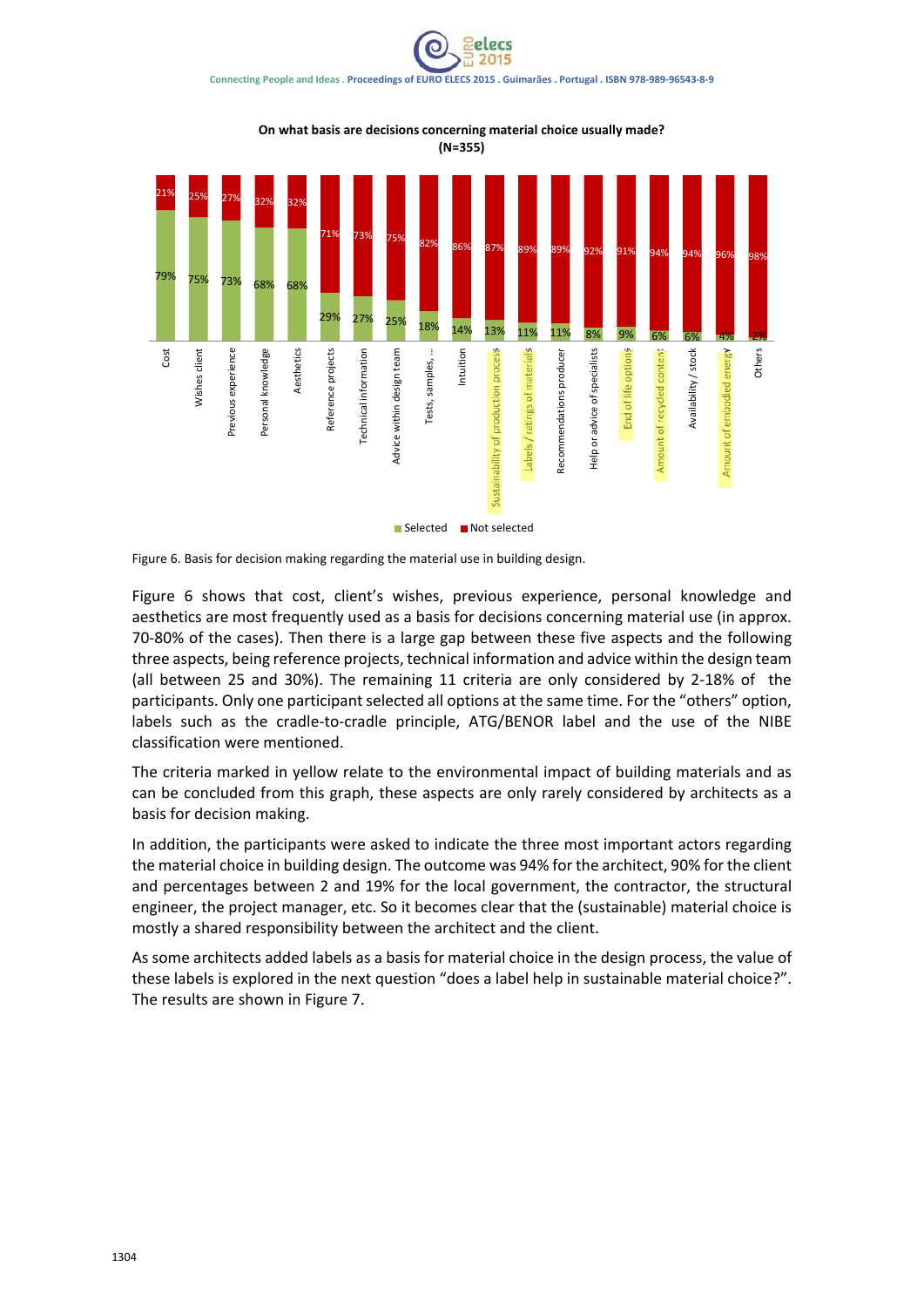**Does a label help in sustainable material choice?**



Figure 7. Does a label help in sustainable material choice?

According to 81% of the participants, a label can help in choosing sustainable materials. Only 18% claims that a label does not help and about 1% could not choose between yes and no and checked both boxes, meaning that it helps in certain situations or that they have doubts.

Those who selected that a label helps in making sustainable material choice (N=278) were asked to specify their choice. From this group, 83% indicated that a label could help for structural or carcass materials (except the stone and granulate materials). Then there is a large gap to 61% who indicated that a sustainability label could help for stone and granulate materials. Next in line are the building elements such as windows and doors, selected by 57% of the participants. 56% could use the help of a sustainability label for building-related technical installation and systems, whereas 54% indicated that a label could help to choose more sustainable finishing materials. For the subsequent aspects, a gradual decrease occurs: the next type of materials for which a label on sustainability could help are the additives, with 41%, and maintenance and cleaning products with 24%. Only 3% of the participants selected the others‐option. When they specified their choice, most of them indicated that they want a label for all types of materials, or they claimed that they preferred a label for wood‐materials (such as the PEFC label).

For the explanation why a sustainability label does not help (N=61), no argument really stands out. However, three reasons do score better than the others. The main reason not to use labels in sustainable material choice is lack of knowledge on the matter (39%). Next reason is the fact that they do not have faith in the quality of such an assessment, which is indicated by 33% of the participants, followed by the fact that clients are not interested (31%). Then there is a drop in the results: 16% of this group indicated that they do not see an added value in the use of a label and the option that the office is not interested as long as there is no obligation was selected by 15% of the participants. Requires too much effort and time was indicated as a reason by 10% of the architects. The "others" option was also checked by 10% of the participants. Different explanations were given, varying from too commercial, already too many labels on the market, lack of transparency, … .

As the Environmental Product Declaration (EPD) will become the communication format on the environmental performance of (building) materials (Wagner 2013), the knowledge of the participants regarding this "label" was also investigated using the question "Have you ever heard of an Environmental Product Declaration?". As the Environmental Product Declaration is calculated by means of the Life Cycle Assessment (LCA) methodology, a similar question on Life Cycle Assessment was surveyed. In order to analyze whether the architects who have heard of LCA also know EPD and vice versa. The combined results to both questions are shown in Figure 8.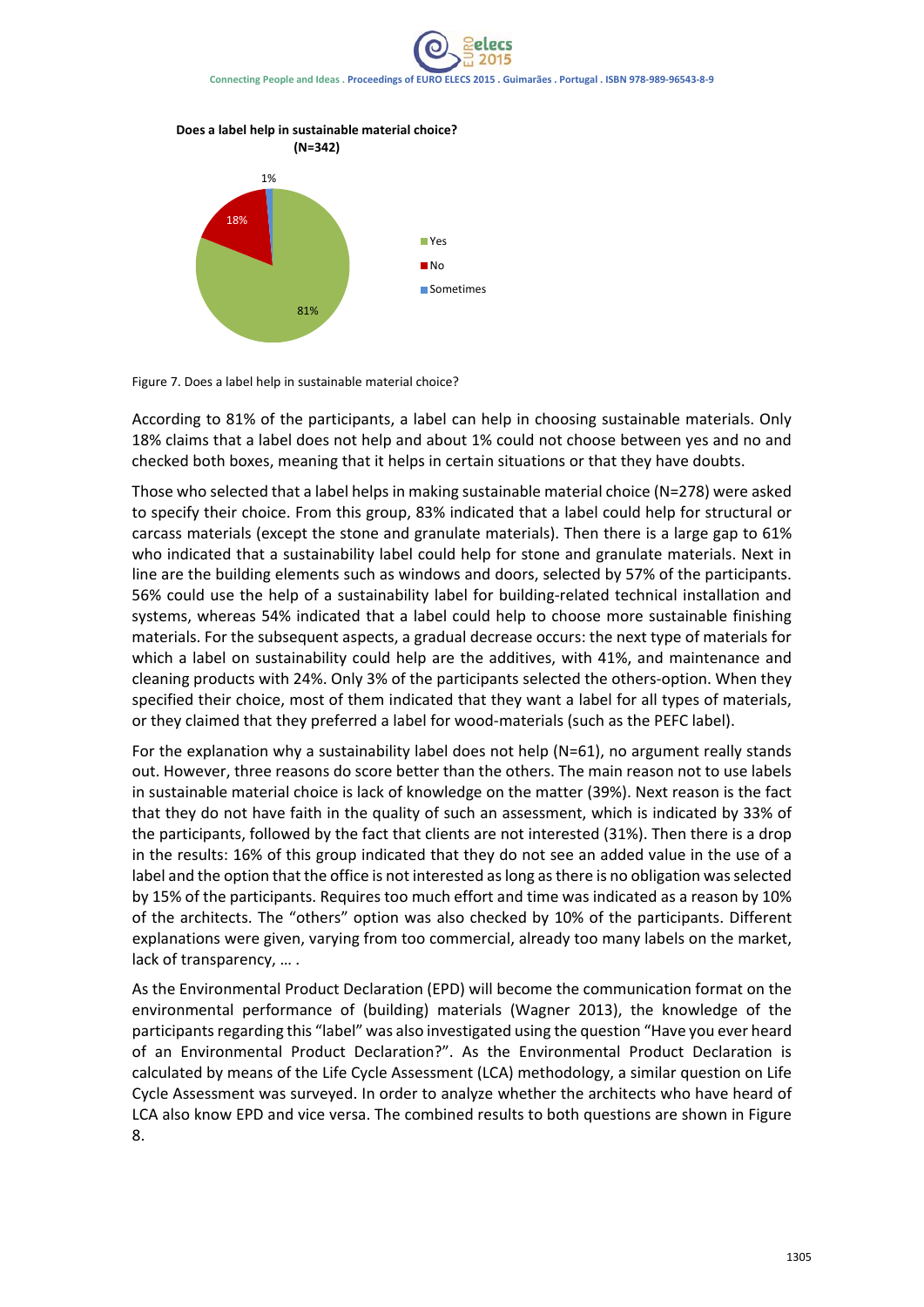

 Figure 8. The combined results to the questions "Have you ever heard of an Environmental Product Declaration?" and "Have you ever heard of Life Cycle Assessment?"

As it turns out, most architects questioned (85%) have never heard of an Environmental Product Declaration. Only 15% has ever heard of an EPD, most of them in an additional training (65%), the remaining options were only rarely selected: only 15% has ever heard of it in their architectural education, 11% heard of it in a journal or via other sources (co‐worker, lecture, …) and 9% came across the term on a website. In the architecture office it is only rarely used by the architect himself (2%). Usually it is used by others in the office (7%) or outsourced to specialists (7%).

Forthe Life Cycle Assessment, 58% of the architects questioned has never heard of LCA, meaning that 42% of them has already heard of it, most of them in a further training course. LCA is not often used in the architectural office, and if it is used, it is usually in a passive way, meaning for consultation of data on a material or a product level or for evaluation of materials. It is only rarely used for the calculation of the environmental impact. This could be due to a lack of appropriate evaluation and calculation instruments on a material, product, element or building level, which would allow the architect himself to perform an environmental impact assessment of a building design.

So 55% of the participants has never heard of EPD nor LCA and only 12% has heard of both. About 30% of the architects has heard of LCA, but has never heard of an EPD. Approximately 3% of the participants has heard of an EPD, but has never heard of the background calculation methodology used in an EPD (being LCA). Since LCA and EPDs are also often used in assessment methods and tools to calculate the environmental impact of building design, it was questioned whether architects are familiar with these type of environmental impact assessment tools and to what extent. This is investigated in the next paragraph.

### **3.4 Environmental impact assessment tools**

In this paragraph, the architects familiarity with some existing environmental impact assessment methods and tools (mostly from Western‐European countries and 1 from Australia, being LCADesign) is elaborated. A distinction is made between databases, methods and tools on a material or product level, a building element level and a whole building level. As Figure 9 indicates, the Flemish architects questioned are not that familiar with most of the proposed databases, methods and tools to determine the environmental impact of building materials, building elements or buildings as a whole. The NIBE classification is the most frequently used method on a material or product level (almost half of the participants has heard of it and about one in five has ever used it in their architectural design practice). For the other databases, methods and tools, the usage percentage remains very low (varying from 1 to 3%). No other valuable databases, methods or tools to calculate the environmental impact of materials,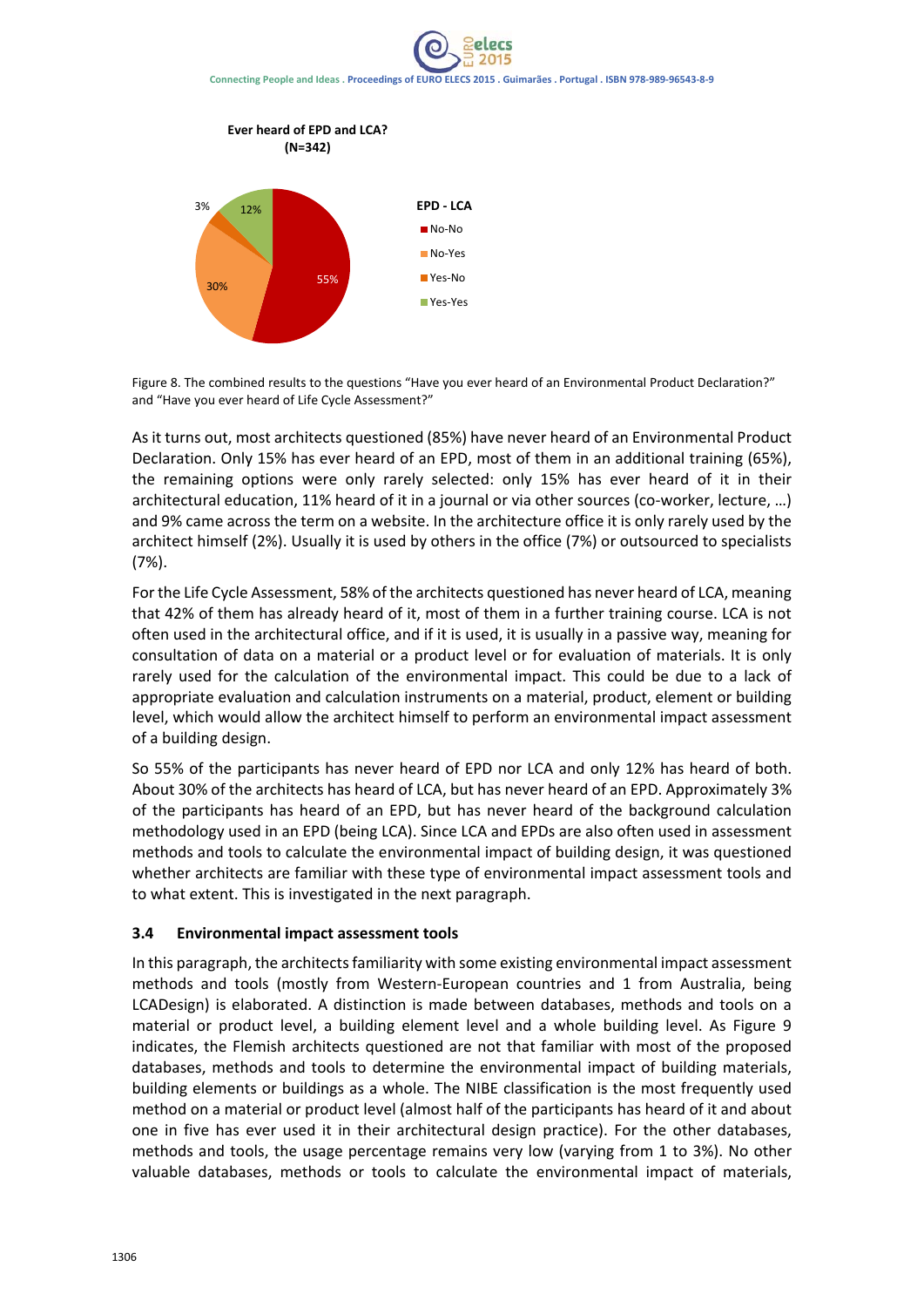building elements or buildings as a whole were suggested by the participants. The architect's unfamiliarity with these databases, methods and tools indicates that their active concern with the environmental impact of building design is still rather limited.



Never heard of it I Heard of it, but never used it I Heard of it and used it (limited) I Heard of it and used on a regularly basis

Figure 9. The architect's familiarity with the proposed databases, methods and tools

### **4 CONCLUSIONS**

As the focus of sustainability in the construction industry is gradually shifting towards the environmental impact of building design, this survey tried to get an overview of the architect's awareness and knowledge regarding the growing importance of the environmental impact in building design. As it turned out, most architects consider themselves to be concerned with sustainability in their architectural design practice. However, the aspects which correspond to sustainability are still mostly related to the energy performance of building design. The material choice only comes on fourth place in the ranking of sustainable aspects.

After closer investigation of the drivers behind the material choice, the importance of the role of the client (budget, wishes and aesthetics) and the knowledge of the architect (personal experience and knowledge) came forward. Less than 10% of the architects considers aspects that relate to the environmental impact of building materials. They do claim that a label regarding the sustainability of building materials could help them, even though some of the participants are rather reluctant towards such a label due to insufficient knowledge, no faith in a label or the missing interest of the client regarding sustainable material labels.

In addition, it became clear that the majority of the architects questioned (85%) has never heard of an Environmental Product Declaration (soon to be the most important label to communicate the environmental impact of (building) materials) and that more than half of these participants (58%) has never heard of Life Cycle Assessment, the most frequently used background methodology to calculate the environmental impact. For the databases, methods and tools that use these Environmental Product Declarations or a Life Cycle Assessment Approach, the knowledge level of the Flemish architects is even more limited.

From these results it can be concluded that there is a clear need to sensitize the architects regarding the importance of the matter. In addition, more appropriate calculation methods should be made available for the architects, in order to enable them to perform an environmental impact assessment of their building design themselves.